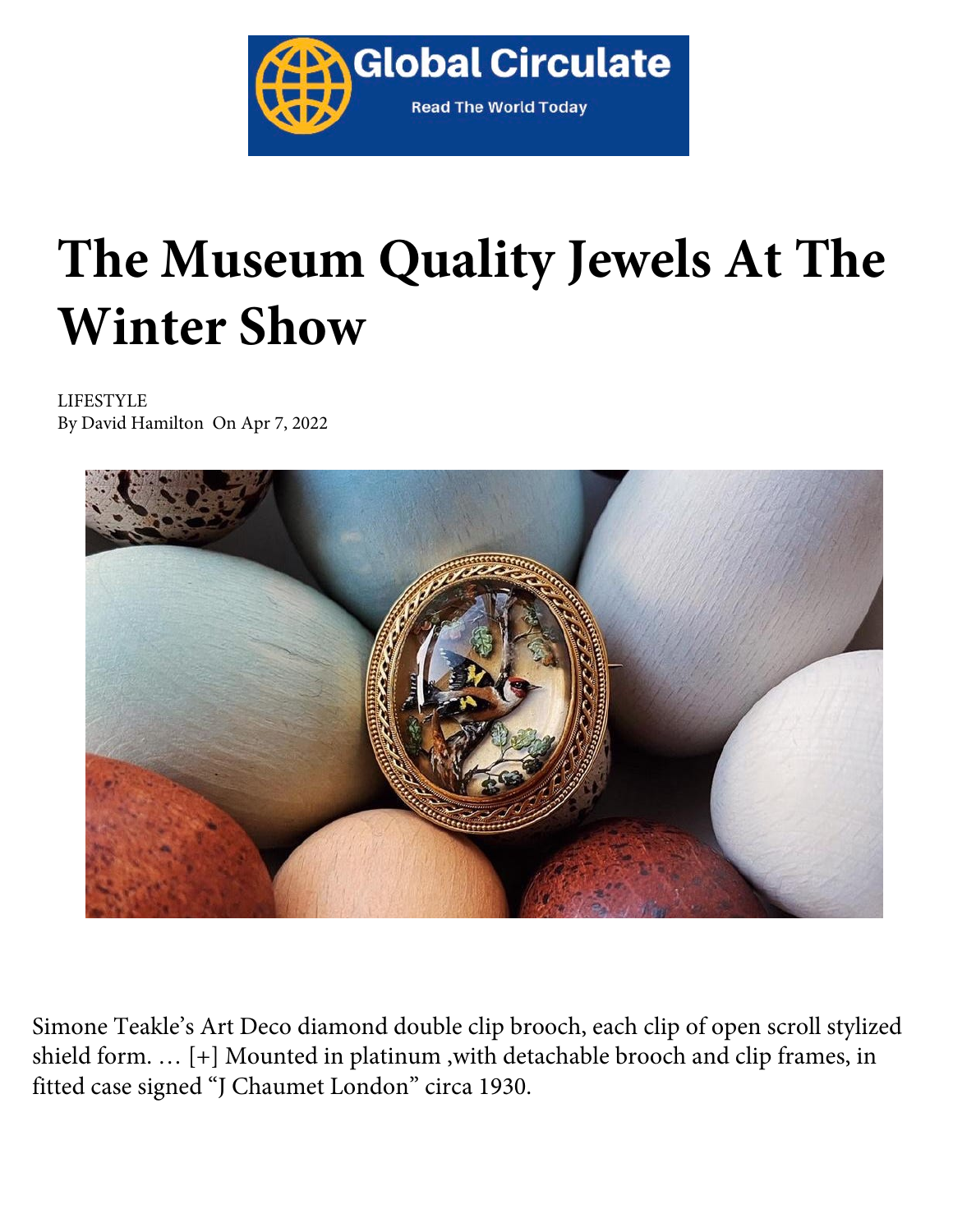## Simon Teakle

The Winter Show, which was moved from its longtime home at The Park Avenue Armory to four floors of flagship Barney's Madison Avenue building at 660 Madison Avenue creates a feeling of a shoppable museum with its highly curated "rooms" and its rare, authentic antique and vintage jewelry, artwork, furniture and decorative pieces. The move is a result of the postponement of its previously scheduled January dates due to surges in COVID-19.

The show will be back in its original location in 2023 but for now the unused Barney's building is a perfect venue, particularly for the jewelry.

Signed pieces from Castellani and Giuliano to Chaumet and Lalique and many other renowned houses are artfully displayed by the exhibitors whose treasures have been hand chosen for their rarity, originality, their ability to mesmerize and stop antique/ vintage jewelry collectors and enthusiasts in their tracks, do double takes and be swept away back into the period in which these pieces were made. The type of jewels shown at this 10-day event are some of the best, most magical examples of the various eras in which the handwork, techniques and designs are precise and preserved in excellent condition

Here are some of the pieces we found to be extraordinary or wonderful representations of a certain period in time.

Les Enluminures

Les Enluminures' Posy Ring "Tis you alone must ease my moane", England, 1600-1700 engraved posy … [+] ring, featuring an intricate lover's knot and crowned heart clasped by two hands. In between are two flowers, a pansy (pensée in French which came to mean "think of me") and an iris, both surrounded by myrtle twigs. R. Hanel Photography

A La Vieille Russie sugarloaf lapis lazuli ring with turquoise enamel geometric design and diamond … [+] set trefoil at the base. It is set in platinum with coral and diamonds. Possibly Austrian with French import marks, Circa 1920

A La Vieille Russie

A La Vieille Russie Pavé diamond yacht brooch with black enamel masts and cabochon moonstone salts … [+] and buff-cut sapphire waves set in platinum, U.S., circ 1920 A La Vieille Russie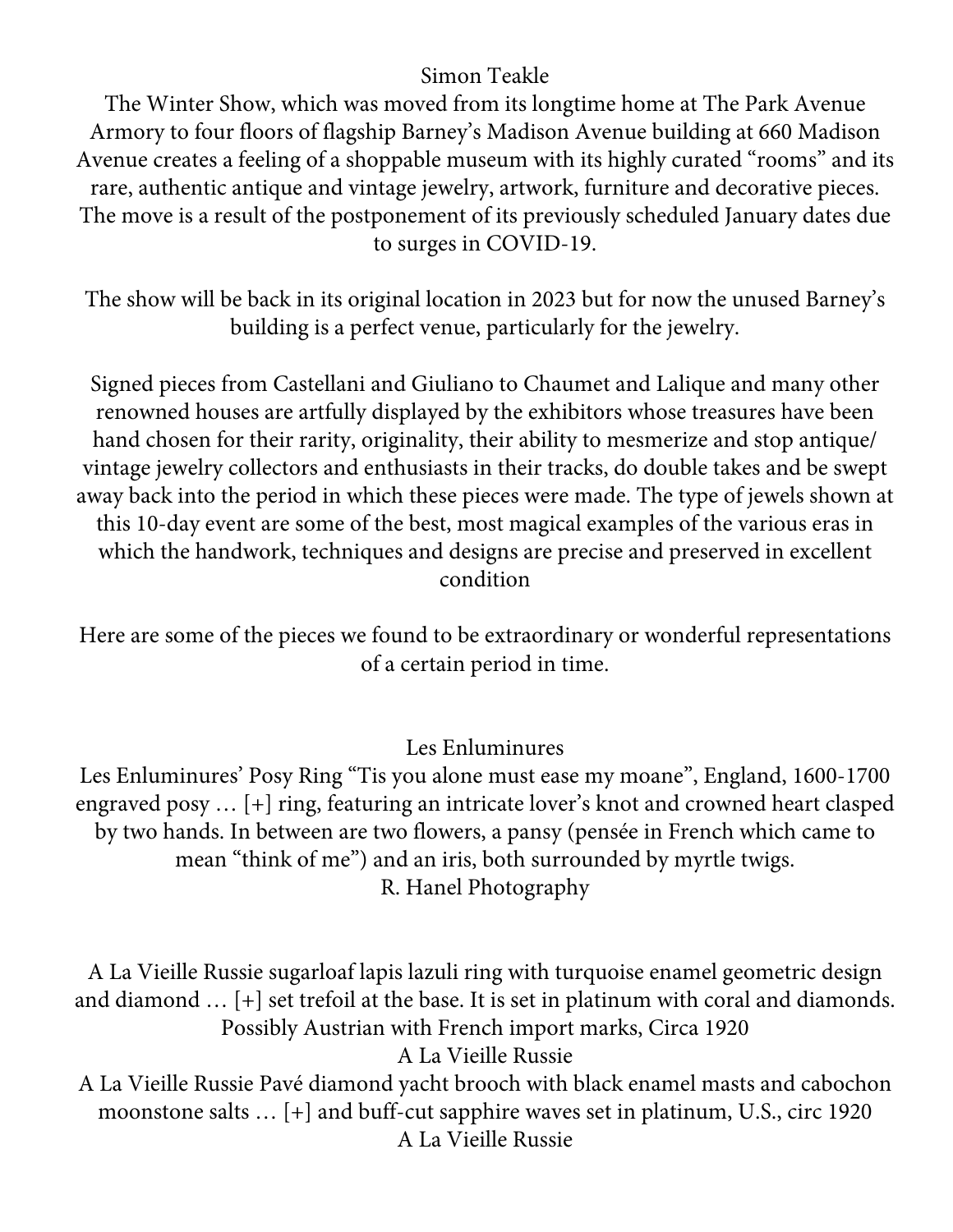Veronique Bamps' Castellani's demi-parure set in yellow gold with sapphires, diamonds and pearls, … [+] circa 1870. In its original box. Courtesy of Véronique Bamps Veronique Bamps' pendant in platinum set with diamonds and amethyst by Georges Fouquet, circa 1920. … [+] Courtesy of Veronique Bamps Monaco

James Robinson's Italian 18K Gold and Micro Mosaic Pair of Earrings by Antonio Carli, circa 1875. James Robinson

James Robinson's Victorian Period 18K Gold Reverse Intaglio Crystal "Goldfinch" Brooch. Made in … [+] England, circa 1885.

Macklowe Gallery's elegant, richly colored image was created in the mid-1890s by the jeweler and one … [+] of the most pre-eminent enamellists of the time, Paul Grandhomme, after a painting by one of the most notable symbolist artists Gustave Moreau. It is a polychrome Limoges enamel plaque, painted in a free hand, depicts a figural allegory of "Fable" and is a wearable work of art when suspended from a period chain.

## Macklowe Gallery

Macklowe Gallery's Art Nouveau gold and platinum plaque-de-cou necklace by artist Henri Dubret is a … [+] gem-set and enamel masterpiece of polychrome butterflies, flowers, and foliage. A diamond blossom centering an oval-cut emerald sits amidst three spotted polychrome basse-taille enamel and diamond butterflies, all framed by orange and green sinuous vines with diamond highlights, a single pearl pendant, seemingly dripping from the plaque. Mounted on a broad velvet ribbon with a gold bar closure, this romantic jewel in enamel and gems is an exquisite work of Art Nouveau to wear.

Kentshire's Georgian pendeloque earrings, circa 1835 in sterling silver over 15k gold with old mine ... [+] cut diamonds surrounding large antique pear-shaped diamonds. Kentshire

Kentshire's Cartier Paris Belle Epoque pink guilloché enamel pendant watch with beaded white enamel … [+] borders and centering on a rose-cut diamond cluster suspended from a matching chain of alternating pink enamel batons and seed pearls, in 18k gold. Cartier, France. Movement stamped Cartier: case stamped 7922 with poinçon for E.U. and a man's profile, inscribed 3073.